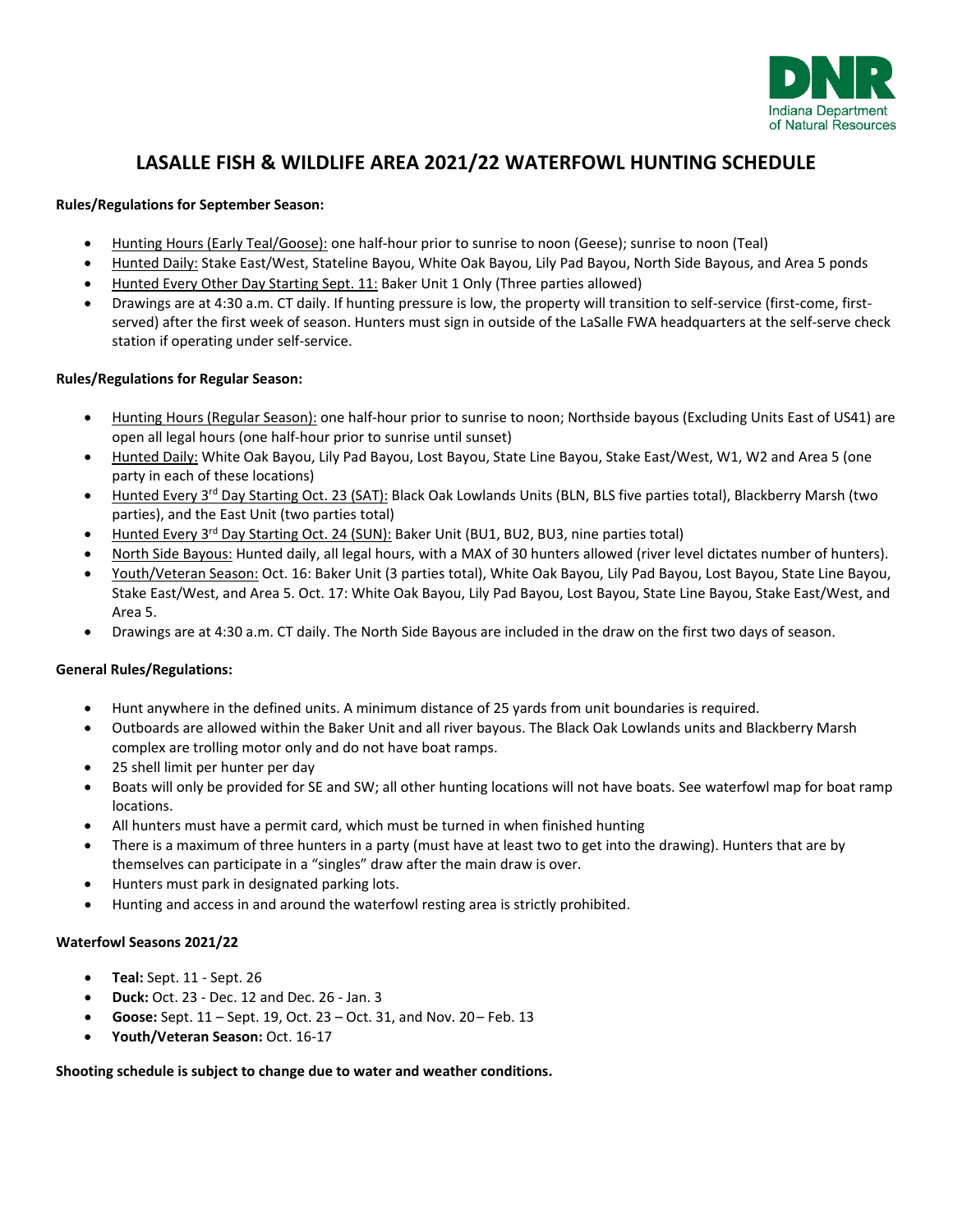# **September**

| <b>Sunday</b>                                                     |    | <b>Monday</b>                             |    | <b>Tuesday</b>                            |                | Wednesday                                 |              | <b>Thursday</b>                           |              | <b>Friday</b>                             |            | <b>Saturday</b>                           |                |
|-------------------------------------------------------------------|----|-------------------------------------------|----|-------------------------------------------|----------------|-------------------------------------------|--------------|-------------------------------------------|--------------|-------------------------------------------|------------|-------------------------------------------|----------------|
|                                                                   |    |                                           |    |                                           |                |                                           | $\mathbf{1}$ |                                           | $\mathbf{2}$ |                                           | $\sqrt{3}$ |                                           | $\overline{4}$ |
|                                                                   |    |                                           |    |                                           |                |                                           |              |                                           |              |                                           |            |                                           |                |
|                                                                   |    |                                           |    |                                           |                |                                           |              |                                           |              |                                           |            |                                           |                |
|                                                                   |    |                                           |    |                                           |                |                                           |              |                                           |              |                                           |            |                                           |                |
|                                                                   | 5  |                                           | 6  |                                           | $\overline{7}$ |                                           | 8            |                                           | $9\,$        |                                           | 10         |                                           | 11             |
|                                                                   |    |                                           |    |                                           |                |                                           |              |                                           |              |                                           |            | <b>BAKER UNIT 1</b><br><b>DAILY SPOTS</b> |                |
|                                                                   |    |                                           |    |                                           |                |                                           |              |                                           |              |                                           |            | *Teal/Goose Opens                         |                |
|                                                                   | 12 |                                           | 13 |                                           | 14             |                                           | 15           |                                           | 16           |                                           | 17         |                                           | 18             |
| <b>DAILY SPOTS ONLY</b>                                           |    | <b>BAKER UNIT 1</b><br><b>DAILY SPOTS</b> |    | <b>DAILY SPOTS</b><br><b>ONLY</b>         |                | <b>BAKER UNIT 1</b><br><b>DAILY SPOTS</b> |              | <b>DAILY SPOTS</b><br><b>ONLY</b>         |              | <b>BAKER UNIT 1</b><br><b>DAILY SPOTS</b> |            | <b>DAILY SPOTS</b><br><b>ONLY</b>         |                |
|                                                                   | 19 |                                           | 20 |                                           | 21             |                                           | 22           |                                           | 23           |                                           | 24         |                                           | 25             |
| <b>BAKER UNIT 1</b><br><b>DAILY SPOTS</b><br><b>*Goose Closes</b> |    | <b>DAILY SPOTS</b><br><b>ONLY</b>         |    | <b>BAKER UNIT 1</b><br><b>DAILY SPOTS</b> |                | <b>DAILY SPOTS</b><br><b>ONLY</b>         |              | <b>BAKER UNIT 1</b><br><b>DAILY SPOTS</b> |              | <b>DAILY SPOTS</b><br><b>ONLY</b>         |            | <b>BAKER UNIT 1</b><br><b>DAILY SPOTS</b> |                |
|                                                                   | 26 |                                           | 27 |                                           | 28             |                                           | 29           |                                           | 30           |                                           |            |                                           |                |
| <b>DAILY SPOTS ONLY</b><br><b>*Teal Closes</b>                    |    |                                           |    |                                           |                |                                           |              |                                           |              |                                           |            |                                           |                |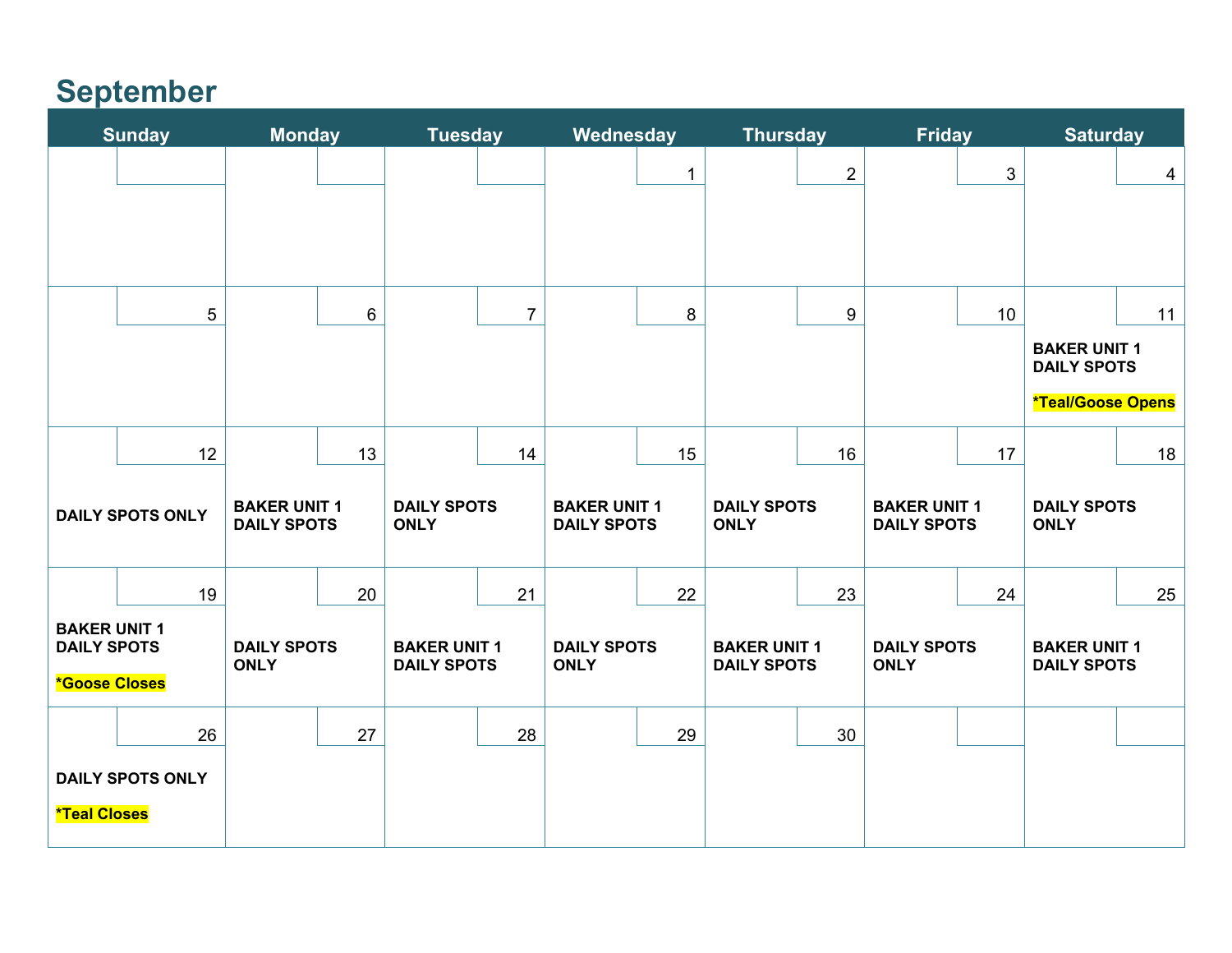# **October**

| <b>Sunday</b>                                                                 |            | <b>Monday</b>                     |    | <b>Tuesday</b>                                                                                                                |    | Wednesday                               |    | <b>Thursday</b>                                              |                | <b>Friday</b>                                                                                             |    | <b>Saturday</b>                                                |                |
|-------------------------------------------------------------------------------|------------|-----------------------------------|----|-------------------------------------------------------------------------------------------------------------------------------|----|-----------------------------------------|----|--------------------------------------------------------------|----------------|-----------------------------------------------------------------------------------------------------------|----|----------------------------------------------------------------|----------------|
|                                                                               |            |                                   |    |                                                                                                                               |    |                                         |    |                                                              |                |                                                                                                           | 1  |                                                                | $\overline{2}$ |
|                                                                               |            |                                   |    |                                                                                                                               |    |                                         |    |                                                              |                |                                                                                                           |    |                                                                |                |
|                                                                               |            |                                   |    |                                                                                                                               |    |                                         |    |                                                              |                |                                                                                                           |    |                                                                |                |
|                                                                               | $\sqrt{3}$ |                                   | 4  |                                                                                                                               | 5  |                                         | 6  |                                                              | $\overline{7}$ |                                                                                                           | 8  |                                                                | 9              |
|                                                                               |            |                                   |    |                                                                                                                               |    |                                         |    |                                                              |                |                                                                                                           |    |                                                                |                |
|                                                                               |            |                                   |    |                                                                                                                               |    |                                         |    |                                                              |                |                                                                                                           |    |                                                                |                |
|                                                                               | 10         |                                   | 11 |                                                                                                                               | 12 |                                         | 13 |                                                              | 14             |                                                                                                           | 15 |                                                                | 16             |
|                                                                               |            |                                   |    |                                                                                                                               |    |                                         |    |                                                              |                |                                                                                                           |    | <b>Baker Unit</b>                                              |                |
|                                                                               |            |                                   |    |                                                                                                                               |    |                                         |    |                                                              |                |                                                                                                           |    | <b>Daily Spots</b><br>*Youth/Veteran Season                    |                |
|                                                                               | 17         |                                   | 18 |                                                                                                                               | 19 |                                         | 20 |                                                              | 21             |                                                                                                           | 22 | *** RESERVES ***                                               | 23             |
|                                                                               |            |                                   |    |                                                                                                                               |    |                                         |    |                                                              |                |                                                                                                           |    | <b>BLACK OAK</b><br><b>LOWLANDS</b><br><b>BLACKBERRY MARSH</b> |                |
| <b>Daily Spots</b><br>*Youth/Veteran Season                                   |            |                                   |    |                                                                                                                               |    |                                         |    |                                                              |                |                                                                                                           |    | <b>EAST UNITS</b><br><b>DAILY SPOTS</b><br>*Duck/Goose Opens   |                |
|                                                                               | 24         |                                   | 25 |                                                                                                                               | 26 |                                         | 27 |                                                              | 28             |                                                                                                           | 29 |                                                                | 30             |
| *** RESERVES ***<br><b>BAKER UNIT</b><br><b>DAILY SPOTS</b>                   |            | <b>DAILY SPOTS</b><br><b>ONLY</b> |    | *** RESERVES ***<br><b>BLACK OAK</b><br><b>LOWLANDS</b><br><b>BLACKBERRY MARSH</b><br><b>EAST UNITS</b><br><b>DAILY SPOTS</b> |    | <b>BAKER UNIT</b><br><b>DAILY SPOTS</b> |    | <b>*** RESERVES ***</b><br><b>DAILY SPOTS</b><br><b>ONLY</b> |                | <b>BLACK OAK</b><br><b>LOWLANDS</b><br><b>BLACKBERRY</b><br><b>MARSH EAST UNITS</b><br><b>DAILY SPOTS</b> |    | <b>BAKER UNIT</b><br><b>DAILY SPOTS</b>                        |                |
|                                                                               | 31         |                                   |    |                                                                                                                               |    |                                         |    |                                                              |                |                                                                                                           |    |                                                                |                |
| *** RESERVES ***<br><b>DAILY SPOTS</b><br><b>ONLY</b><br><b>*Goose Closes</b> |            |                                   |    |                                                                                                                               |    |                                         |    |                                                              |                |                                                                                                           |    |                                                                |                |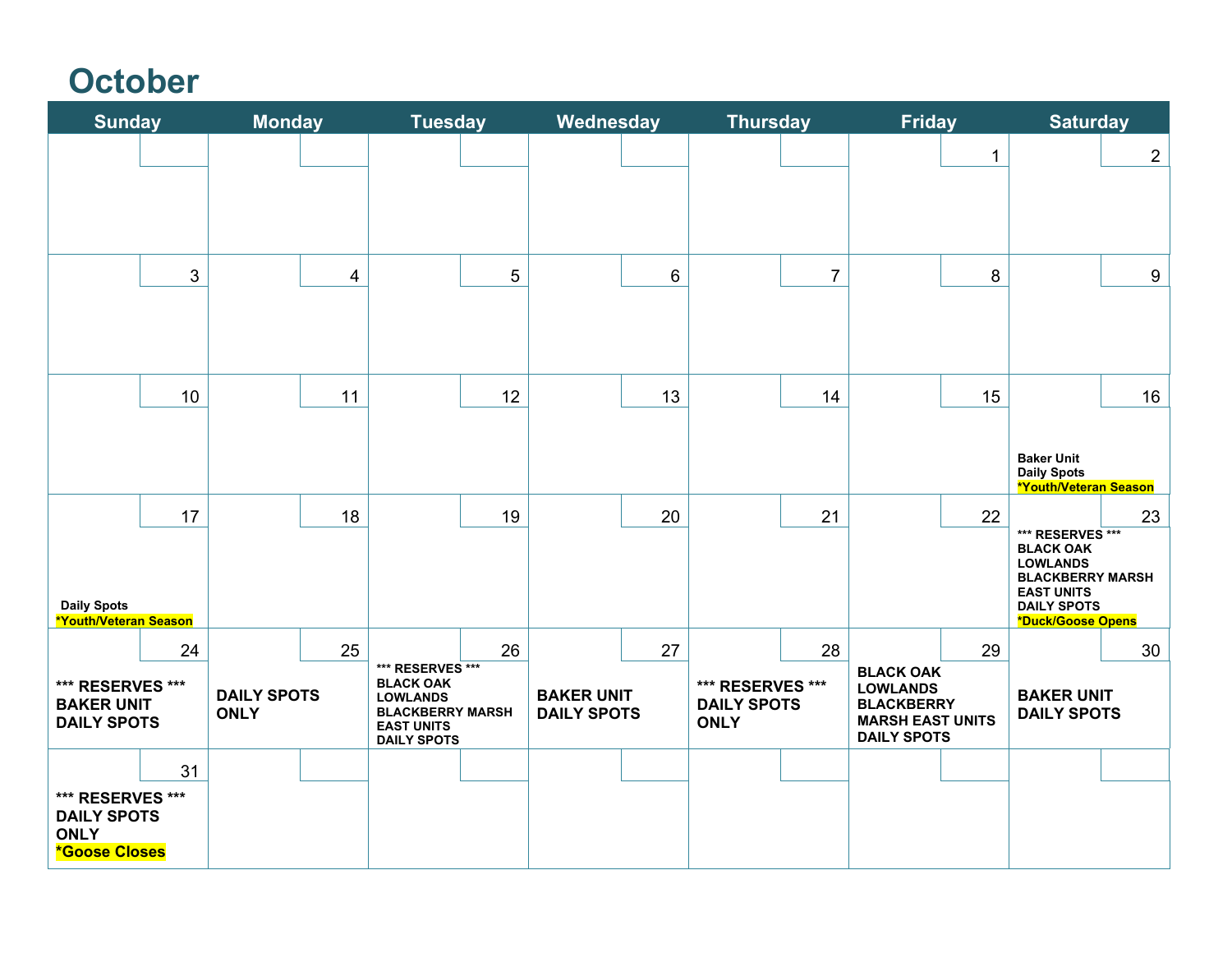## **November**

| <b>Sunday</b>                                                                                                                                                       |  | <b>Monday</b>                                                                                                   |                                                            | <b>Tuesday</b>                                                                                                                      |                                                                                                           | Wednesday                                     |                                                                   | <b>Thursday</b>                                                                                                                     |                                         | <b>Friday</b>                                                                                                   |                                                                                                                 | <b>Saturday</b>                                               |  |
|---------------------------------------------------------------------------------------------------------------------------------------------------------------------|--|-----------------------------------------------------------------------------------------------------------------|------------------------------------------------------------|-------------------------------------------------------------------------------------------------------------------------------------|-----------------------------------------------------------------------------------------------------------|-----------------------------------------------|-------------------------------------------------------------------|-------------------------------------------------------------------------------------------------------------------------------------|-----------------------------------------|-----------------------------------------------------------------------------------------------------------------|-----------------------------------------------------------------------------------------------------------------|---------------------------------------------------------------|--|
|                                                                                                                                                                     |  | 1<br><b>BLACK OAK</b><br><b>LOWLANDS</b><br><b>BLACKBERRY</b><br><b>MARSH EAST UNITS</b><br><b>DAILY SPOTS</b>  |                                                            | $\overline{2}$<br>*** RESERVES ***<br><b>BAKER UNIT</b><br><b>DAILY SPOTS</b>                                                       |                                                                                                           | 3<br><b>DAILY SPOTS</b><br><b>ONLY</b>        |                                                                   | 4<br>*** RESERVES ***<br><b>BLACK OAK</b><br><b>LOWLANDS</b><br><b>BLACKBERRY MARSH</b><br><b>EAST UNITS</b><br><b>DAILY SPOTS</b>  |                                         | 5<br><b>BAKER UNIT</b><br><b>DAILY SPOTS</b>                                                                    |                                                                                                                 | 6<br><b>DAILY SPOTS</b><br><b>ONLY</b>                        |  |
| 7<br>*** RESERVES ***<br><b>BLACK OAK LOWLANDS</b><br><b>BAKER UNIT</b><br><b>BLACKBERRY MARSH</b><br><b>DAILY SPOTS</b><br><b>EAST UNITS</b><br><b>DAILY SPOTS</b> |  | 8                                                                                                               | 9<br>*** RESERVES ***<br><b>DAILY SPOTS</b><br><b>ONLY</b> |                                                                                                                                     | <b>BLACK OAK</b><br><b>LOWLANDS</b><br><b>BLACKBERRY</b><br><b>MARSH EAST UNITS</b><br><b>DAILY SPOTS</b> | 10 <sup>°</sup>                               | 11<br>*** RESERVES ***<br><b>BAKER UNIT</b><br><b>DAILY SPOTS</b> |                                                                                                                                     | 12<br><b>DAILY SPOTS</b><br><b>ONLY</b> |                                                                                                                 | 13<br><b>BLACK OAK</b><br><b>LOWLANDS</b><br><b>BLACKBERRY</b><br><b>MARSH EAST UNITS</b><br><b>DAILY SPOTS</b> |                                                               |  |
| 14<br>*** RESERVES ***<br><b>BAKER UNIT</b><br><b>DAILY SPOTS</b>                                                                                                   |  | 15<br><b>DAILY SPOTS</b><br><b>ONLY</b>                                                                         |                                                            | 16<br>*** RESERVES ***<br><b>BLACK OAK</b><br><b>LOWLANDS</b><br><b>BLACKBERRY MARSH</b><br><b>EAST UNITS</b><br><b>DAILY SPOTS</b> |                                                                                                           | 17<br><b>BAKER UNIT</b><br><b>DAILY SPOTS</b> |                                                                   | 18<br>*** RESERVES ***<br><b>DAILY SPOTS</b><br><b>ONLY</b>                                                                         |                                         | 19<br><b>BLACK OAK</b><br><b>LOWLANDS</b><br><b>BLACKBERRY</b><br><b>MARSH EAST UNITS</b><br><b>DAILY SPOTS</b> |                                                                                                                 | 20<br><b>BAKER UNIT</b><br><b>DAILY SPOTS</b><br>*Goose Opens |  |
| 21<br>*** RESERVES ***<br><b>DAILY SPOTS ONLY</b>                                                                                                                   |  | 22<br><b>BLACK OAK</b><br><b>LOWLANDS</b><br><b>BLACKBERRY</b><br><b>MARSH EAST UNITS</b><br><b>DAILY SPOTS</b> |                                                            | 23<br>*** RESERVES ***<br><b>BAKER UNIT</b><br><b>DAILY SPOTS</b>                                                                   |                                                                                                           | 24<br><b>DAILY SPOTS</b><br><b>ONLY</b>       |                                                                   | 25<br>*** RESERVES ***<br><b>BLACK OAK</b><br><b>LOWLANDS</b><br><b>BLACKBERRY MARSH</b><br><b>EAST UNITS</b><br><b>DAILY SPOTS</b> |                                         | 26<br><b>BAKER UNIT</b><br><b>DAILY SPOTS</b>                                                                   |                                                                                                                 | 27<br><b>DAILY SPOTS</b><br><b>ONLY</b>                       |  |
| 28<br>*** RESERVES ***<br><b>BLACK OAK LOWLANDS</b><br><b>BLACKBERRY MARSH</b><br><b>EAST UNITS</b><br><b>DAILY SPOTS</b>                                           |  | <b>BAKER UNIT</b><br><b>DAILY SPOTS</b>                                                                         | 29                                                         | <b>DAILY SPOTS</b><br><b>ONLY</b>                                                                                                   | 30                                                                                                        |                                               |                                                                   |                                                                                                                                     |                                         |                                                                                                                 |                                                                                                                 |                                                               |  |